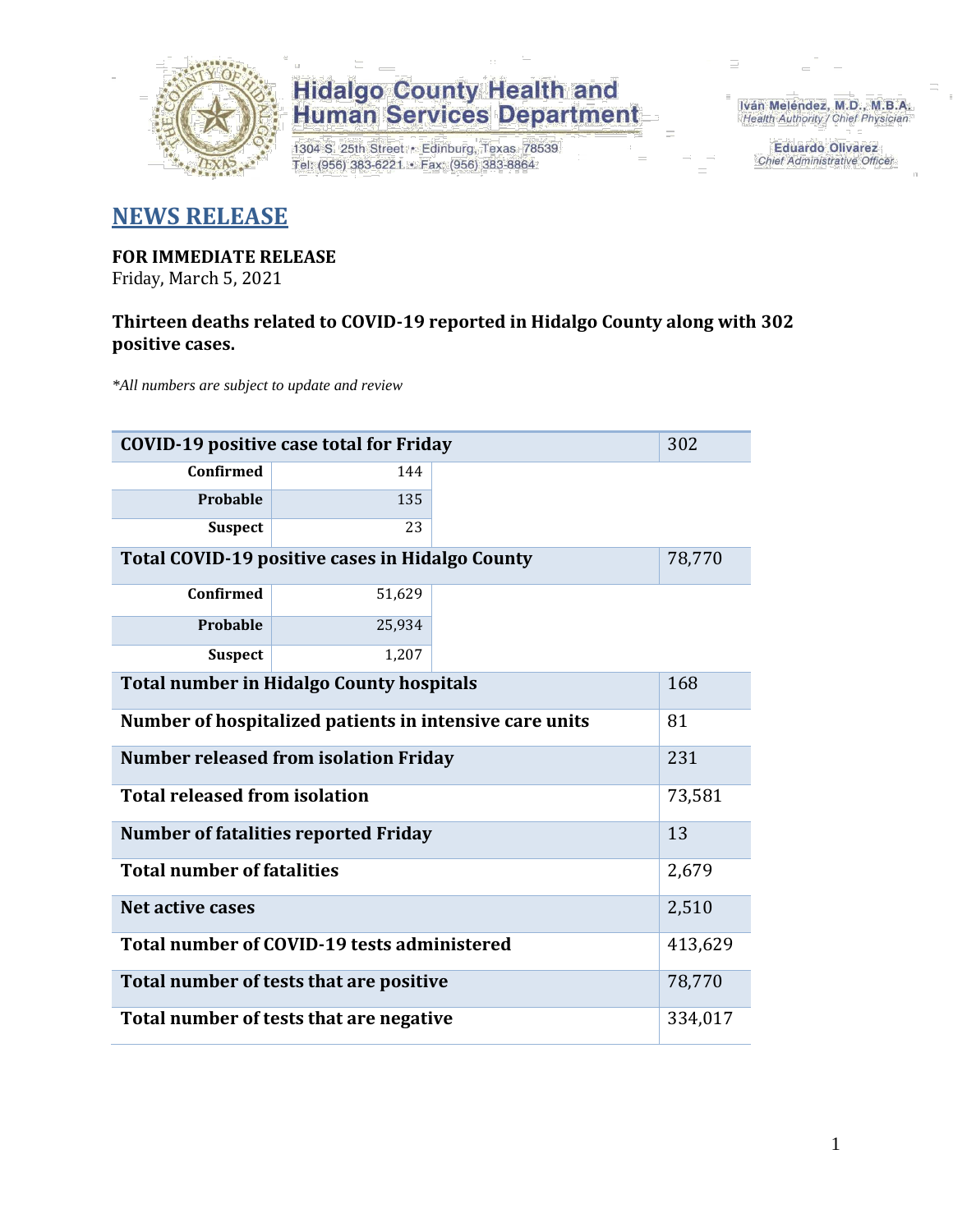

1304 S. 25th Street · Edinburg, Texas 78539 Tel: (956) 383-6221 · Fax: (956) 383-8864

Iván Meléndez, M.D., M.B.A. Health Authority / Chief Physician

> **Eduardo Olivarez Chief Administrative Officer**

*Hidalgo County uses the case status definition provided by the Texas Department of State Health Service's 2020 Epi Case Criteria Guide revised November 2020.*

- *1. Confirmed: A person who has tested positive through a molecular or PCR (oral or nasal swabs) test that looks for the presence of the virus's genetic material.*
- *2. Probable: A person who meets presumptive laboratory evidence through detection of COVID-19 by antigen test in a respiratory specimen.*
- *3. Suspect: A person who meets supported laboratory evidence through detection of specific antibodies in serum, plasma, whole body, and no prior history of being confirmed or probable case.*

*For more information of case status definition for COVID-19, please refer to:*

[https://www.dshs.state.tx.us/IDCU/investigation/epi-case-criteria-guide/2020-Epi-Case-Criteria-](https://www.dshs.state.tx.us/IDCU/investigation/epi-case-criteria-guide/2020-Epi-Case-Criteria-Guide.pdf)[Guide.pdf](https://www.dshs.state.tx.us/IDCU/investigation/epi-case-criteria-guide/2020-Epi-Case-Criteria-Guide.pdf)

The deaths include:

|                | Age   | Gender | <b>City</b> |
|----------------|-------|--------|-------------|
| 1              | 60s   | Male   | Edinburg    |
| $\overline{2}$ | $70+$ | Female | Edinburg    |
| 3              | $70+$ | Male   | McAllen     |
| 4              | 70+   | Male   | McAllen     |
| 5              | 50s   | Female | Mission     |
| 6              | 50s   | Male   | Mission     |
| 7              | 60s   | Male   | Mission     |
| 8              | $70+$ | Female | Mission     |
| 9              | 60s   | Female | Pharr       |
| 10             | 70+   | Male   | Pharr       |
| 11             | 50s   | Female | Undisclosed |
| 12             | 60s   | Male   | Undisclosed |
| 13             | 60s   | Male   | Weslaco     |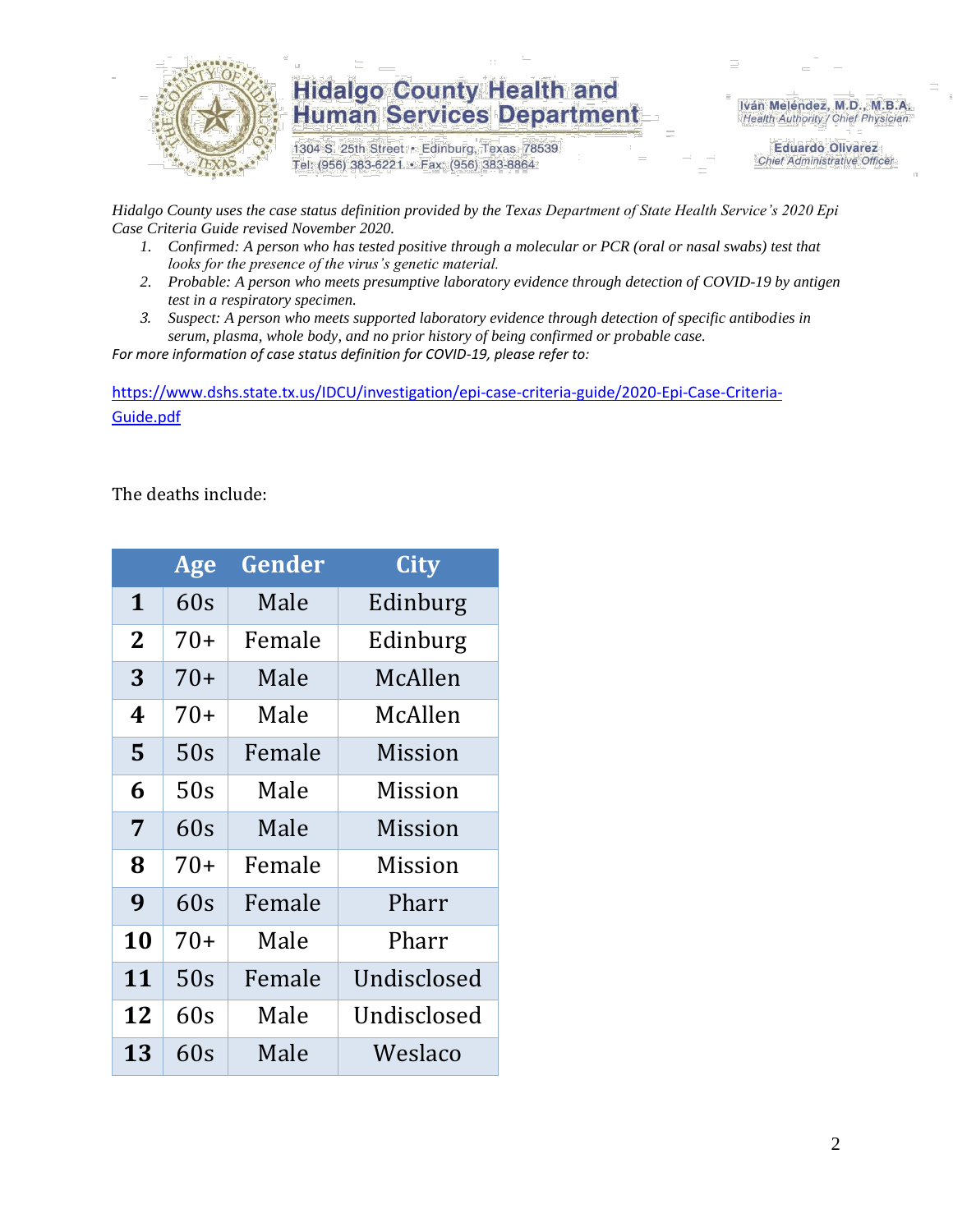

1304 S. 25th Street · Edinburg, Texas 78539 Tel: (956) 383-6221 · Fax: (956) 383-8864

Iván Meléndez, M.D., M.B.A.<br>Health Authority / Chief Physician

**Eduardo Olivarez** Chief Administrative Officer

### Friday, March 5, 2021 positive cases include:

|                | Age<br><b>Range</b> | Gender                    | <b>City</b> |     | Age<br><b>Range</b> | <b>Gender</b>             | <b>City</b> |     | Age<br><b>Range</b> | <b>Gender</b>             | <b>City</b> |
|----------------|---------------------|---------------------------|-------------|-----|---------------------|---------------------------|-------------|-----|---------------------|---------------------------|-------------|
| $\mathbf{1}$   | $0 - 19$            | $\mathbf M$               | Alamo       | 102 | 30s                 | $\boldsymbol{\mathrm{F}}$ | McAllen     | 203 | $0 - 19$            | ${\bf F}$                 | Pharr       |
| $\mathbf{2}$   | $0 - 19$            | M                         | Alamo       | 103 | 30s                 | $\mathbf F$               | McAllen     | 204 | $0 - 19$            | ${\bf F}$                 | Pharr       |
| 3              | 20s                 | $\mathbf M$               | Alamo       | 104 | 30s                 | $\mathbf M$               | McAllen     | 205 | $0 - 19$            | $\boldsymbol{F}$          | Pharr       |
| 4              | 20s                 | M                         | Alamo       | 105 | 40s                 | $\mathbf M$               | McAllen     | 206 | $0 - 19$            | M                         | Pharr       |
| $\overline{5}$ | 30s                 | $\boldsymbol{\mathrm{F}}$ | Alamo       | 106 | 40s                 | $\rm F$                   | McAllen     | 207 | $0 - 19$            | $\mathbf M$               | Pharr       |
| 6              | 30s                 | $\mathbf M$               | Alamo       | 107 | 40s                 | $\rm F$                   | McAllen     | 208 | $0 - 19$            | F                         | Pharr       |
| $\overline{7}$ | 30s                 | $\mathbf M$               | Alamo       | 108 | 40s                 | $\rm F$                   | McAllen     | 209 | $0 - 19$            | ${\bf F}$                 | Pharr       |
| 8              | 30s                 | $\mathbf M$               | Alamo       | 109 | 40s                 | $\mathbf F$               | McAllen     | 210 | 20s                 | $\rm F$                   | Pharr       |
| 9              | 40s                 | ${\bf F}$                 | Alamo       | 110 | 40s                 | $\mathbf M$               | McAllen     | 211 | 20s                 | ${\bf F}$                 | Pharr       |
| 10             | 50s                 | M                         | Alamo       | 111 | 40s                 | $\rm F$                   | McAllen     | 212 | 20s                 | M                         | Pharr       |
| 11             | 50s                 | $\rm F$                   | Alamo       | 112 | 50s                 | $\mathbf M$               | McAllen     | 213 | 20s                 | ${\bf F}$                 | Pharr       |
| 12             | $0 - 19$            | M                         | Alton       | 113 | 50s                 | $\rm F$                   | McAllen     | 214 | 20s                 | ${\bf F}$                 | Pharr       |
| 13             | $0 - 19$            | ${\bf F}$                 | Alton       | 114 | 50s                 | $\mathbf M$               | McAllen     | 215 | 20s                 | M                         | Pharr       |
| 14             | $0 - 19$            | ${\bf F}$                 | Alton       | 115 | 50s                 | $\mathbf F$               | McAllen     | 216 | 20s                 | $\rm F$                   | Pharr       |
| 15             | $0 - 19$            | M                         | Alton       | 116 | 50s                 | $\mathbf M$               | McAllen     | 217 | 30s                 | M                         | Pharr       |
| 16             | $0 - 19$            | ${\bf F}$                 | Alton       | 117 | 60s                 | $\mathbf M$               | McAllen     | 218 | 30s                 | F                         | Pharr       |
| 17             | $0 - 19$            | $\mathbf M$               | Alton       | 118 | 60s                 | $\rm F$                   | McAllen     | 219 | 30s                 | $\mathbf M$               | Pharr       |
| 18             | $70+$               | ${\bf F}$                 | Alton       | 119 | 60s                 | $\mathbf F$               | McAllen     | 220 | 30s                 | ${\bf F}$                 | Pharr       |
| 19             | $0 - 19$            | ${\bf F}$                 | Donna       | 120 | 60s                 | $\mathbf M$               | McAllen     | 221 | 30s                 | ${\bf F}$                 | Pharr       |
| 20             | $0 - 19$            | ${\bf F}$                 | Donna       | 121 | 60s                 | M                         | McAllen     | 222 | 40s                 | F                         | Pharr       |
| 21             | $0 - 19$            | $\mathbf M$               | Donna       | 122 | 60s                 | $\mathbf M$               | McAllen     | 223 | 40s                 | ${\bf F}$                 | Pharr       |
| 22             | $0 - 19$            | ${\bf F}$                 | Donna       | 123 | 60s                 | $\rm F$                   | McAllen     | 224 | 40s                 | ${\bf F}$                 | Pharr       |
| 23             | $0 - 19$            | ${\bf F}$                 | Donna       | 124 | $70+$               | $\rm F$                   | McAllen     | 225 | 40s                 | ${\bf F}$                 | Pharr       |
| 24             | 20s                 | M                         | Donna       | 125 | $0 - 19$            | M                         | Mercedes    | 226 | 50s                 | M                         | Pharr       |
| 25             | 20s                 | ${\bf F}$                 | Donna       | 126 | $0 - 19$            | $\mathbf M$               | Mercedes    | 227 | 60s                 | ${\bf F}$                 | Pharr       |
| 26             | 20s                 | $\mathbf M$               | Donna       | 127 | $0 - 19$            | M                         | Mercedes    | 228 | 60s                 | M                         | Pharr       |
| 27             | 30s                 | $\mathbf{F}$              | Donna       | 128 | $0 - 19$            | $\mathbf{F}$              | Mercedes    | 229 | $70+$               | M                         | Pharr       |
| 28             | 30s                 | M                         | Donna       | 129 | $0-19$              | $\mathbf M$               | Mercedes    | 230 | $70+$               | $\rm F$                   | Pharr       |
| 29             | 30 <sub>s</sub>     | $\mathbf M$               | Donna       | 130 | 20s                 | $\rm F$                   | Mercedes    | 231 | $0 - 19$            | $\boldsymbol{\mathrm{F}}$ | San Juan    |
| 30             | 40s                 | M                         | Donna       | 131 | 20s                 | $\mathbf F$               | Mercedes    | 232 | $0 - 19$            | M                         | San Juan    |
| 31             | $40s$               | ${\bf F}$                 | Donna       | 132 | 20s                 | $\mathbf M$               | Mercedes    | 233 | $0 - 19$            | ${\bf F}$                 | San Juan    |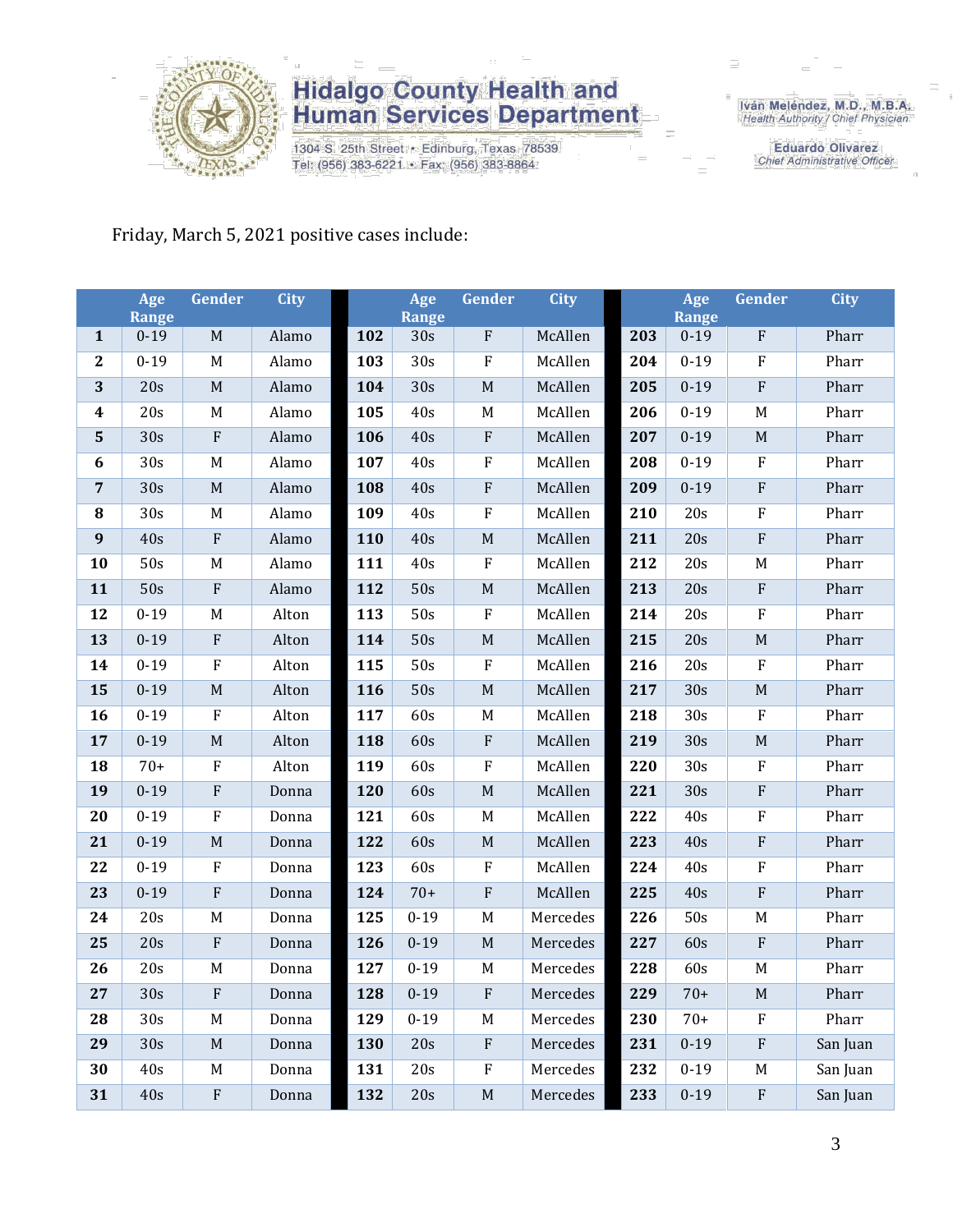

1304 S. 25th Street · Edinburg, Texas 78539 Tel: (956) 383-6221 · Fax: (956) 383-8864

Iván Meléndez, M.D., M.B.A.<br>Health Authority / Chief Physician

Eduardo Olivarez Chief Administrative Officer

| 32 | 40s             | M           | Donna    | 133 | 20s      | $\mathbf M$      | Mercedes | 234 | $0 - 19$ | $\rm F$      | San Juan    |
|----|-----------------|-------------|----------|-----|----------|------------------|----------|-----|----------|--------------|-------------|
| 33 | 50s             | $\mathbf M$ | Donna    | 134 | 20s      | $\mathbf M$      | Mercedes | 235 | 20s      | $\mathbf M$  | San Juan    |
| 34 | $70+$           | M           | Donna    | 135 | 20s      | $\rm F$          | Mercedes | 236 | 20s      | $\rm F$      | San Juan    |
| 35 | $0 - 19$        | $\mathbf M$ | Edinburg | 136 | 30s      | $\mathbf M$      | Mercedes | 237 | 20s      | $\rm F$      | San Juan    |
| 36 | $0 - 19$        | $\rm F$     | Edinburg | 137 | 30s      | ${\bf F}$        | Mercedes | 238 | 20s      | M            | San Juan    |
| 37 | $0 - 19$        | ${\bf F}$   | Edinburg | 138 | 30s      | ${\bf F}$        | Mercedes | 239 | 30s      | ${\bf F}$    | San Juan    |
| 38 | $0 - 19$        | $\mathbf M$ | Edinburg | 139 | 50s      | ${\bf F}$        | Mercedes | 240 | 40s      | $\rm F$      | San Juan    |
| 39 | $0 - 19$        | $\mathbf M$ | Edinburg | 140 | 50s      | $\mathbf M$      | Mercedes | 241 | 50s      | ${\bf F}$    | San Juan    |
| 40 | 20s             | ${\bf F}$   | Edinburg | 141 | $0 - 19$ | $M_{\rm}$        | Mission  | 242 | 50s      | M            | San Juan    |
| 41 | 20s             | ${\bf F}$   | Edinburg | 142 | $0 - 19$ | $\mathbf F$      | Mission  | 243 | 50s      | $\mathbf{F}$ | San Juan    |
| 42 | 20s             | M           | Edinburg | 143 | $0 - 19$ | $\rm F$          | Mission  | 244 | 60s      | ${\bf F}$    | San Juan    |
| 43 | 20s             | $\mathbf M$ | Edinburg | 144 | $0 - 19$ | $\rm F$          | Mission  | 245 | $70+$    | $\mathbf M$  | San Juan    |
| 44 | 20s             | ${\bf F}$   | Edinburg | 145 | $0 - 19$ | $\boldsymbol{F}$ | Mission  | 246 | $70+$    | $\rm F$      | San Juan    |
| 45 | 20s             | $\mathbf M$ | Edinburg | 146 | $0 - 19$ | ${\bf F}$        | Mission  | 247 | $0 - 19$ | ${\bf F}$    | Undisclosed |
| 46 | 20s             | ${\bf F}$   | Edinburg | 147 | $0 - 19$ | $\rm F$          | Mission  | 248 | $0 - 19$ | M            | Undisclosed |
| 47 | 20s             | $\rm F$     | Edinburg | 148 | $0 - 19$ | ${\bf F}$        | Mission  | 249 | $0 - 19$ | $\mathbf M$  | Undisclosed |
| 48 | 20s             | ${\bf F}$   | Edinburg | 149 | $0 - 19$ | M                | Mission  | 250 | $0 - 19$ | M            | Undisclosed |
| 49 | 20s             | ${\bf F}$   | Edinburg | 150 | $0 - 19$ | $\rm F$          | Mission  | 251 | $0 - 19$ | $\rm F$      | Undisclosed |
| 50 | 20s             | $\mathbf M$ | Edinburg | 151 | $0 - 19$ | M                | Mission  | 252 | $0 - 19$ | M            | Undisclosed |
| 51 | 20s             | ${\bf F}$   | Edinburg | 152 | $0 - 19$ | $\mathbf M$      | Mission  | 253 | $0 - 19$ | $\mathbf M$  | Undisclosed |
| 52 | 20s             | M           | Edinburg | 153 | $0 - 19$ | $\rm F$          | Mission  | 254 | $0 - 19$ | $\rm F$      | Undisclosed |
| 53 | 20s             | ${\bf F}$   | Edinburg | 154 | $0 - 19$ | $\mathbf M$      | Mission  | 255 | 20s      | ${\bf F}$    | Undisclosed |
| 54 | 20s             | ${\bf F}$   | Edinburg | 155 | $0 - 19$ | $\mathbf F$      | Mission  | 256 | 20s      | $\rm F$      | Undisclosed |
| 55 | 20s             | ${\bf F}$   | Edinburg | 156 | $0 - 19$ | $\mathbf M$      | Mission  | 257 | 20s      | $\rm F$      | Undisclosed |
| 56 | 20s             | ${\bf F}$   | Edinburg | 157 | $0 - 19$ | M                | Mission  | 258 | 20s      | $\mathbf M$  | Undisclosed |
| 57 | 20s             | $\mathbf M$ | Edinburg | 158 | $0 - 19$ | ${\bf F}$        | Mission  | 259 | 20s      | $\mathbf M$  | Undisclosed |
| 58 | 20s             | ${\bf F}$   | Edinburg | 159 | 20s      | M                | Mission  | 260 | 20s      | $\rm F$      | Undisclosed |
| 59 | 20s             | $\mathbf M$ | Edinburg | 160 | 20s      | $\mathbf M$      | Mission  | 261 | 20s      | $\rm F$      | Undisclosed |
| 60 | 30s             | $\rm F$     | Edinburg | 161 | 20s      | M                | Mission  | 262 | 30s      | M            | Undisclosed |
| 61 | 30 <sub>s</sub> | $\mathbf M$ | Edinburg | 162 | 20s      | $\rm F$          | Mission  | 263 | 30s      | M            | Undisclosed |
| 62 | 30s             | M           | Edinburg | 163 | 20s      | ${\bf F}$        | Mission  | 264 | 30s      | M            | Undisclosed |
| 63 | 30 <sub>s</sub> | ${\bf F}$   | Edinburg | 164 | 20s      | $\mathbf M$      | Mission  | 265 | 30s      | M            | Undisclosed |
| 64 | 40s             | M           | Edinburg | 165 | 20s      | $\rm F$          | Mission  | 266 | 30s      | M            | Undisclosed |
| 65 | 40s             | $\mathbf M$ | Edinburg | 166 | 20s      | $\rm F$          | Mission  | 267 | 40s      | $\mathbf M$  | Undisclosed |
| 66 | 40s             | M           | Edinburg | 167 | 20s      | ${\bf F}$        | Mission  | 268 | 40s      | $\rm F$      | Undisclosed |
| 67 | 40s             | $\rm F$     | Edinburg | 168 | 20s      | $\mathbf M$      | Mission  | 269 | 40s      | $\mathbf M$  | Undisclosed |